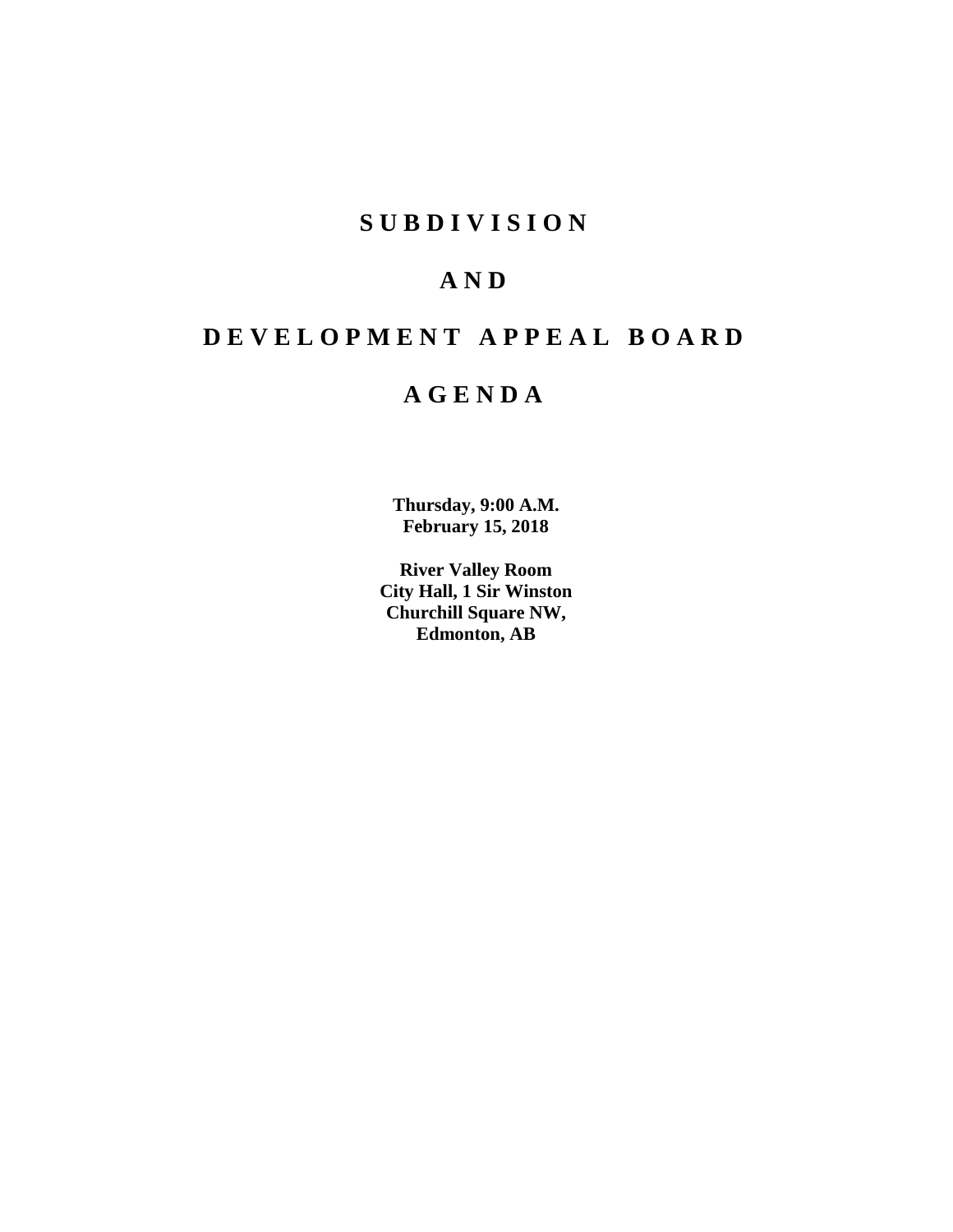# **SUBDIVISION AND DEVELOPMENT APPEAL BOARD RIVER VALLEY ROOM**

| 9:00 A.M.    | SDAB-D-18-030 |                                                                                                                                                                                   |
|--------------|---------------|-----------------------------------------------------------------------------------------------------------------------------------------------------------------------------------|
|              |               | To construct a Single Detached House with side<br>attached Garage, front veranda, side uncovered<br>deck, and Basement development (Not to be)<br>used as an additional Dwelling) |
|              |               | 9213 - 97 Street NW<br>Project No.: 230721006-001                                                                                                                                 |
| <i>NOTE:</i> |               | Unless otherwise stated, all references to "Section numbers" refer to<br>the authority under the Edmonton Zoning Bylaw 12800.                                                     |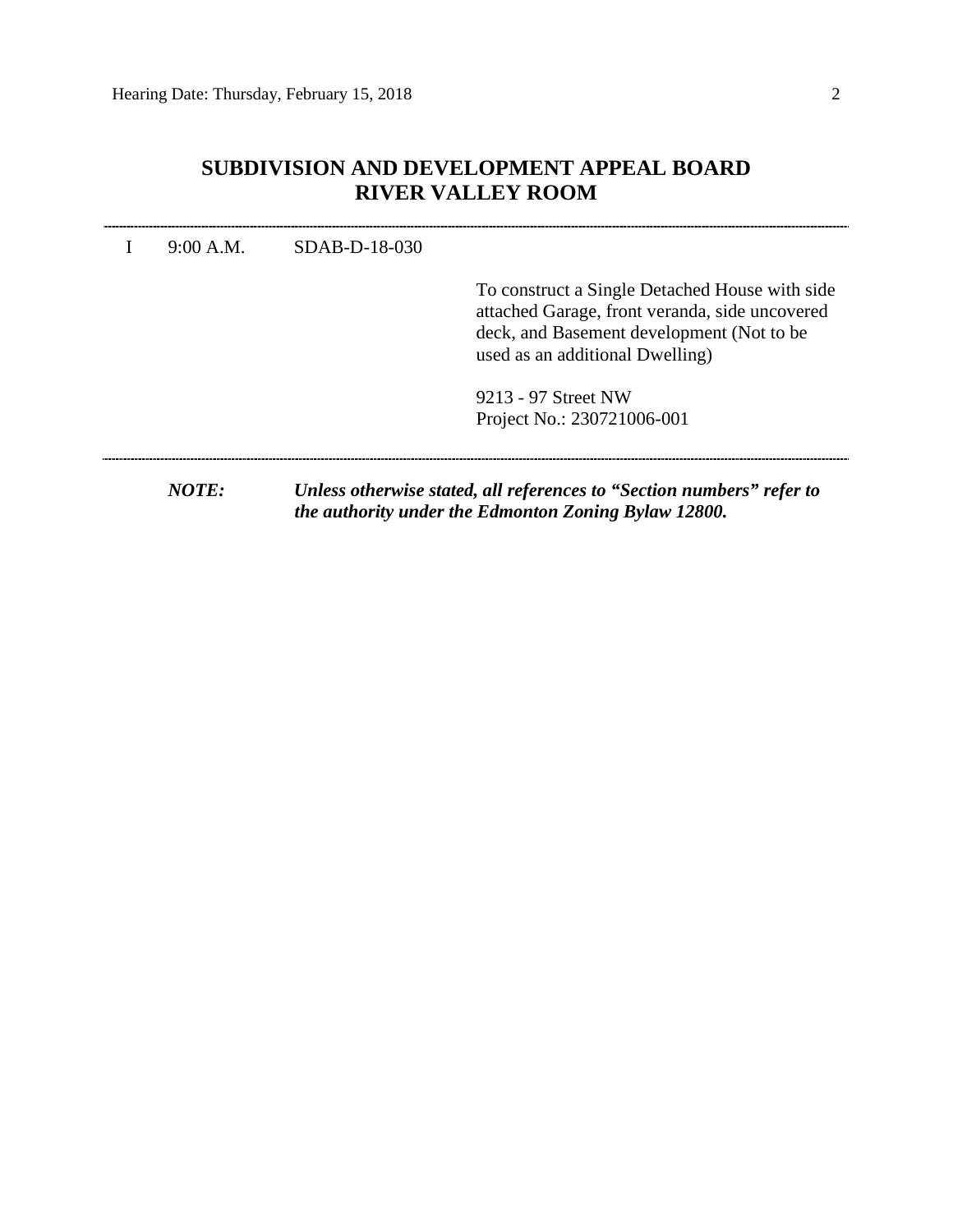#### **ITEM I: 9:00 A.M. FILE: SDAB-D-18-030**

### AN APPEAL FROM THE DECISION OF THE DEVELOPMENT OFFICER BY AN AFFECTED COMMUNITY LEAGUE

#### APPELLANT:

APPLICATION NO.: 230721006-001

APPLICATION TO: Construct a Single Detached House with side attached Garage, front veranda, side uncovered deck, and Basement development (Not to be used as an additional Dwelling)

#### DECISION OF THE DEVELOPMENT AUTHORITY: Approved with Conditions

DECISION DATE: December 21, 2017

DATE OF APPEAL: January 22, 2018

NOTIFICATION PERIOD: January 2, 2018 through January 23, 2018

RESPONDENT:

MUNICIPAL DESCRIPTION OF SUBJECT PROPERTY: 9213 - 97 Street NW

LEGAL DESCRIPTION: Plan 1820AX Blk 5 Lot 2

ZONE: A-Metropolitan Recreation Zone

OVERLAY: North Saskatchewan River Valley and Ravine System Protection Overlay

STATUTORY PLAN: North Saskatchewan River Valley Area Redevelopment Plan

### *Grounds of Appeal*

The Appellant provided the following reasons for appealing the decision of the Development Authority: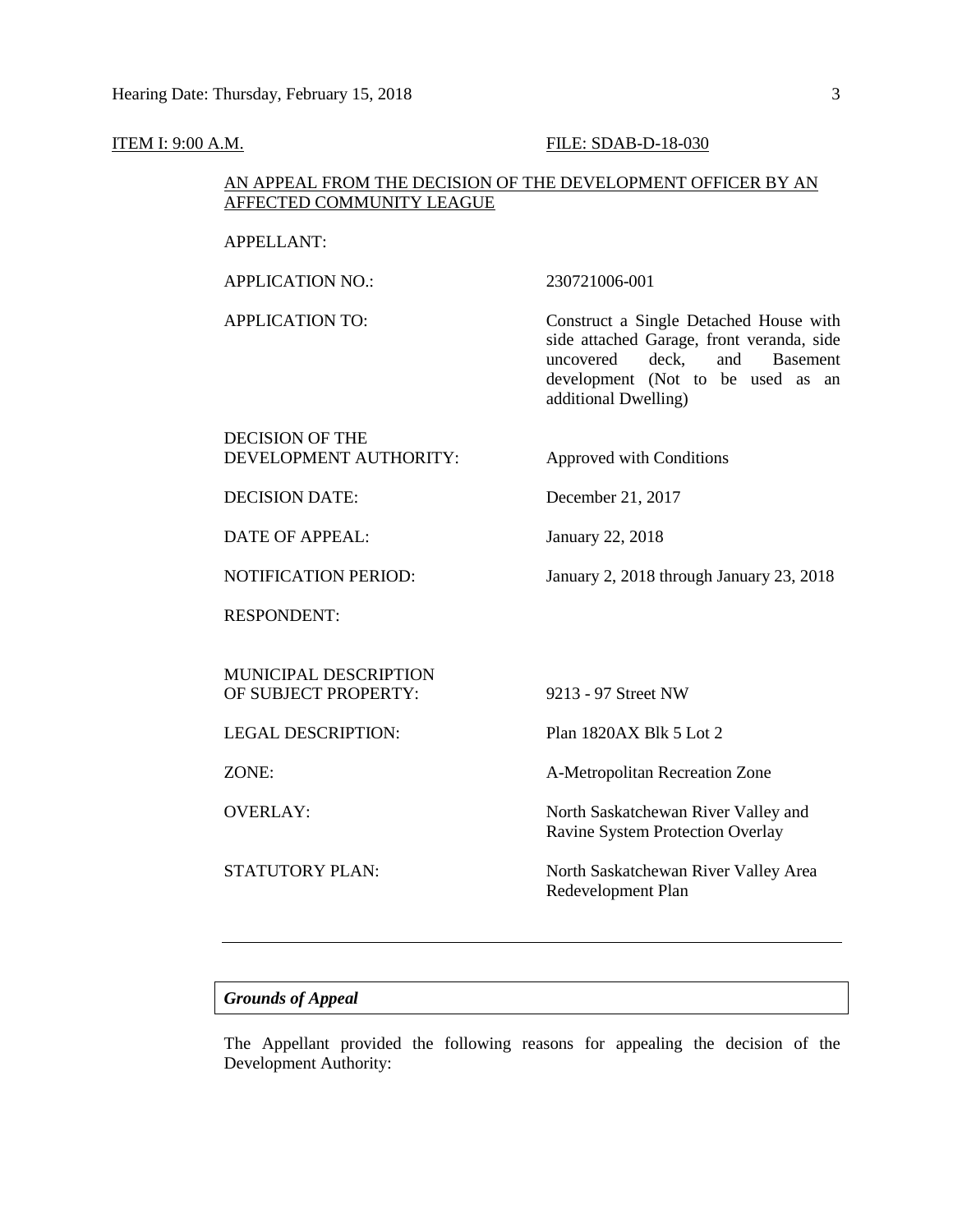1) This house is to be built on a lot which is zoned A for parkland, with discretionary use for a single-family home. Several aspects of the proposed development are inappropriate for this location and we believe the Development Officer should have exercised his discretion to disallow the application.

The A zone requires 7.5 metre setbacks and the City has given the owner variances in order to reduce those setbacks. We oppose the reduced setbacks as they would allow the development of a house that is inappropriately large for the location.

2) The height of this 10 metre house would impede the park users' enjoyment of the ravine. It will block the creek bed from the bike trail. It will also block upward views from the lower trail that runs just below the site. People walking beside the creek along the lower trail would look up to the building which would tower about 13 metres above them because it is to be built on a high ledge.

The Mature Neighbourhood Overlay does not allow for a 10 metre high house; it allows for a 8.9 metre house which would also be too high for this site in the park, located as it is between two public trails.

3) The fact that the easement crosses a public, heavily-used bike trail, means that the building would impede public safety, use and enjoyment of this public land.

4) The City's process was most unfortunate. They only issued one notice to us at the Community League. There are no other houses within the 60 metres radius of the proposed house to issue notices to - it is parkland, afterall. However, there are hundreds, if not hundreds of thousands, of people who will be affected by this house. Notices should have gone up on the rail trail explaining to the park users why the City was giving variances to the landowner. Failing in-depth consultation, this project must be rejected until such time a proper consultation takes place.

5) Trees are always protected when construction is done in our neighbourhood. There are a number of very tall trees surrounding the site whose root systems will be affected when they dig out the house's foundation. We know that trees' root systems extend great distances from the base of the tree and are often interconnected with other root systems. The permit should insist that the trees' root systems in the ravine will be protected and an explanation should be given as to how that could be accomplished.

#### **Appeal Information:**

The *Municipal Government Act*, RSA 2000, c M-26 states the following:

#### **Grounds for Appeal**

**685(1)** If a development authority

(a) fails or refuses to issue a development permit to a person,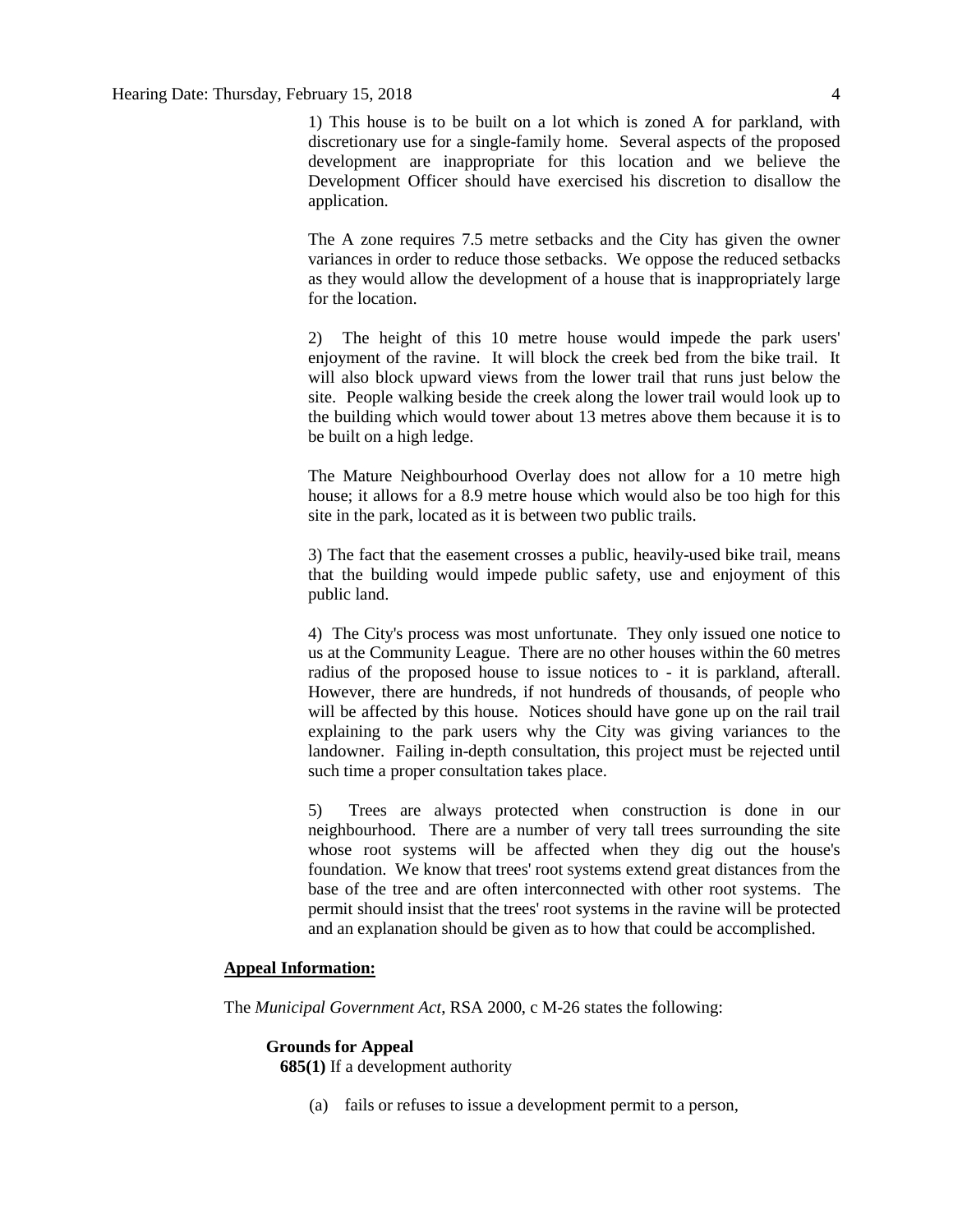- (b) issues a development permit subject to conditions, or
- (c) issues an order under section 645,

the person applying for the permit or affected by the order under section 645 may appeal to the subdivision and development appeal board.

**(2)** In addition to an applicant under subsection (1), any person affected by an order, decision or development permit made or issued by a development authority may appeal to the subdivision and development appeal board.

#### **Appeals**

**686(1)** A development appeal to a subdivision and development appeal board is commenced by filing a notice of the appeal, containing reasons, with the board,

- (a) in the case of an appeal made by a person referred to in section 685(1)
	- (i) with respect to an application for a development permit,
		- (A) within 21 days after the date on which the decision is made under section 642, or
		- (B) if no decision is made with respect to the application within the 40-day period, or within any extension of that period under section 684, within 21 days after the date the period or extension expires,
		- or
	- (ii) with respect to an order under section 645, within 21 days after the date on which the order is made, or
- (b) in the case of an appeal made by a person referred to in section 685(2), within 21 days after the date on which the notice of the issuance of the permit was given in accordance with the land use bylaw.

#### **Hearing and Decision**

**687(3)** In determining an appeal, the subdivision and development appeal board

…

- (a.1) must comply with the land use policies;
- (a.2) subject to section 638, must comply with any applicable statutory plans;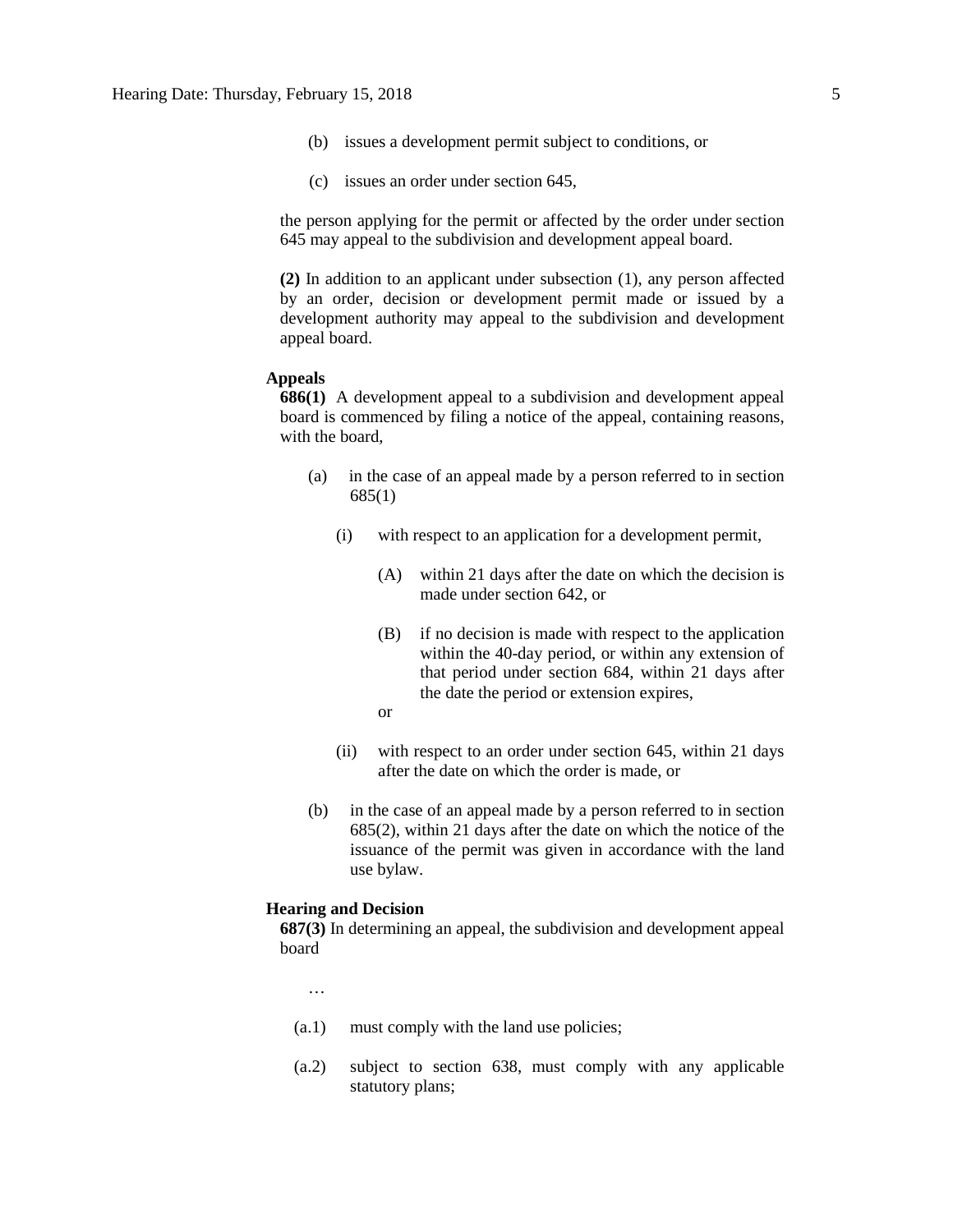#### Hearing Date: Thursday, February 15, 2018 6

- (a.3) subject to clause (d), must comply with any land use bylaw in effect;
	- …
	- (c) may confirm, revoke or vary the order, decision or development permit or any condition attached to any of them or make or substitute an order, decision or permit of its own;
	- (d) may make an order or decision or issue or confirm the issue of a development permit even though the proposed development does not comply with the land use bylaw if, in its opinion,
		- (i) the proposed development would not
			- (A) unduly interfere with the amenities of the neighbourhood, or
			- (B) materially interfere with or affect the use, enjoyment or value of neighbouring parcels of land,

and

(ii) the proposed development conforms with the use prescribed for that land or building in the land use bylaw.

#### **General Provisions from the** *Edmonton Zoning Bylaw:*

Section 540.1 states the **General Purpose** of the **(A) Metropolitan Recreation Zone** is to preserve natural areas and parkland along the river, creeks, ravines and other designated areas for active and passive recreational uses and environment protection in conformance with Plan Edmonton and the North Saskatchewan River Valley Area Redevelopment Plan.

Section 811.1 states the **General Purpose** of the **North Saskatchewan River Valley and Ravine System Protection Overlay** is to provide a development Setback from the North Saskatchewan River Valley and Ravine System.

#### *Discretionary Use*

Under Section 540.3(14), a **Single Detached Dwelling** is a **Discretionary Use** in the **(A) Metropolitan Recreation Zone**.

Under Section 7.2(8), **Single Detached Housing** means development consisting of a building containing only one Dwelling, which is separate from any other Dwelling or building. Where a Secondary Suite is a Permitted or Discretionary Use in a Zone, a building which contains Single Detached Housing may also contain a Secondary Suite. This Use includes Mobile Homes which conform to Section 78 of this Bylaw.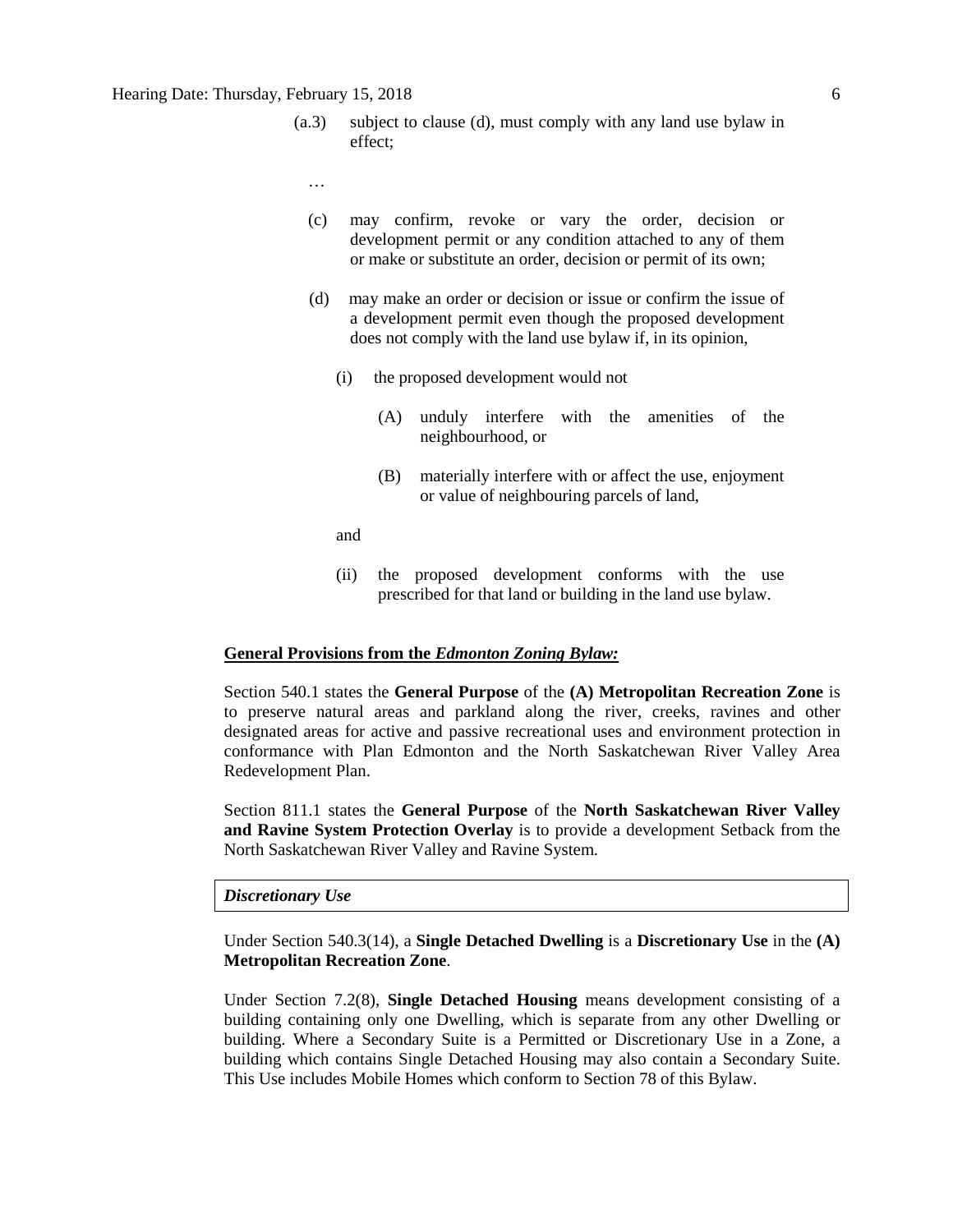#### **Development Officer's Determination**

Discretionary Use - The Single Detached House is approved as a Discretionary Use (Section 540.3.14).

*Front Lot Line*

Under Section 6.1(43), **Front Lot Line** means the property line separating a lot from an abutting public roadway other than a Lane. In the case of a Corner Lot, the Front Line is the shorter of the property lines abutting a public roadway, other than a Lane. In the case of a Corner Lot formed by a curved corner, the Front Lot Line shall be the shorter of the two segments of the property line lying between the point determined to be the actual corner and the two points at the extremities of that property line.



#### **Development Officer's Determination**

Front Lot Line - the west property line is deemed to be the Front Lot Line and in accordance with Section 6.1(43).

#### *Front Setback*

Section 540.4(1) states the minimum **Front Setback** shall be 7.5 metres.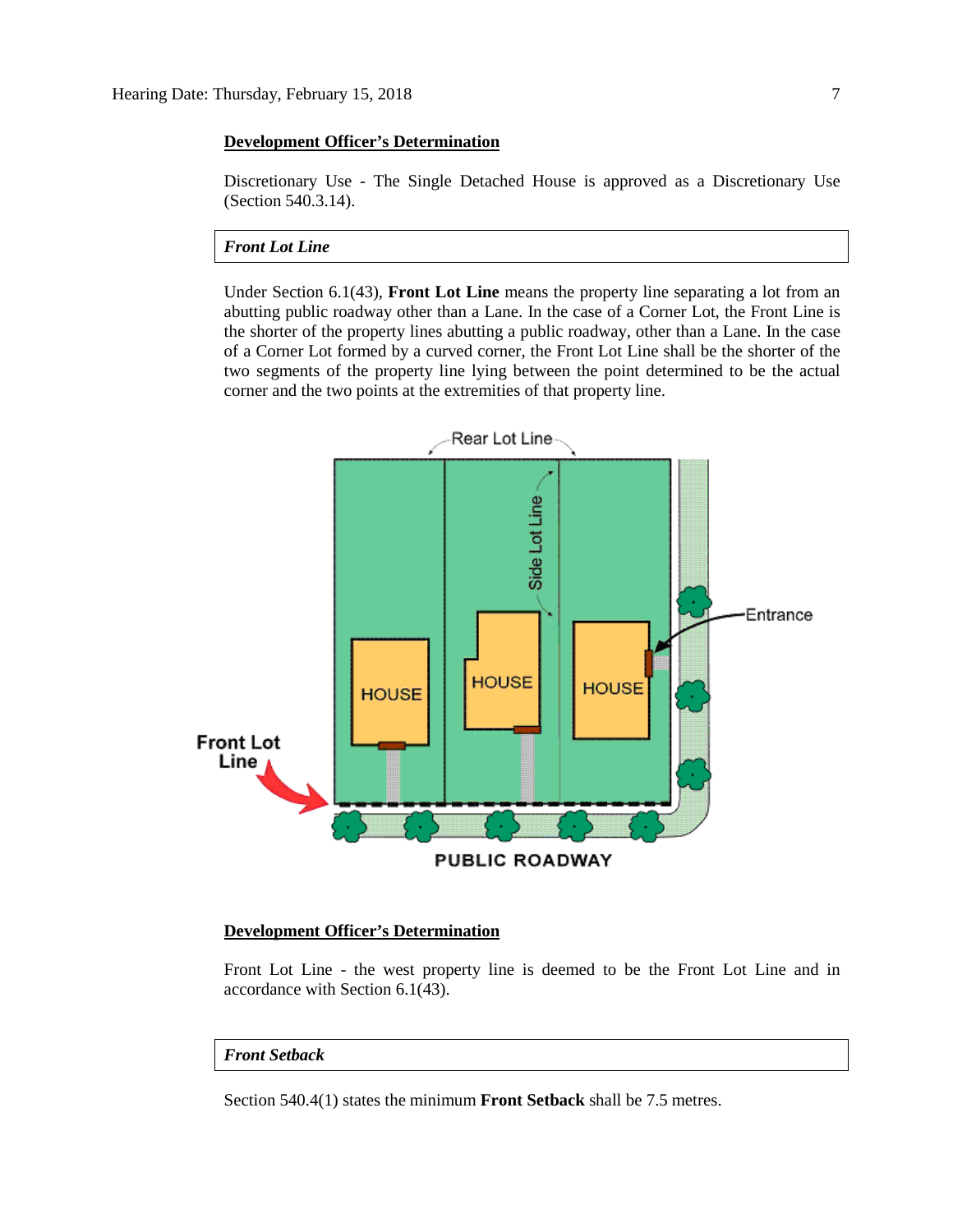#### **Development Officer's Determination**

Reduced Front Setback - The distance from the house to the west property line is 1.5m to 3.1m, instead of 7.5m. Section 540.4(1).

#### *Side Setback*

Section 540.4(3) states the minimum **Side Setback** shall be 7.5 metres.

#### **Development Officer's Determination**

Reduced Side Setback - The distance from the house to the north property line is 1.2m instead of 7.5m, and the distance from the house to the south property line is 1.5m instead of 7.5m. Section 540.4(3).

#### *Deck Projection*

Section 44.3(c) states **Platform Structures** may project into a required Setback or Separation Space, provided such projections do not exceed 0.6 metres into any other Setbacks or Separation Spaces with a depth of less than 4.0 metres.

Under Section 6.1(80), **Platform Structures** means a raised structure on which people can stand, that projects from the wall of a building, may be surrounded by guardrails, parapet walls or similar features, and is intended for use as an Amenity Area. Common examples include: balconies, raised terraces and decks. This definition does not include a Rooftop Terrace.

#### **Development Officer's Determination**

Deck projection on south facade - The distance from the deck to the south property line is 0.3m instead of 0.9m. Section 44.3(c).

#### *Landscaping*

Trees and shrubs shall be provided in accordance with Table 55.2(1)(d), as follows:

| <b>Measure</b>               | Table $55.2(1)(d)$                            |
|------------------------------|-----------------------------------------------|
|                              | <b>Tree and Shrub Planting Requirements</b>   |
| Site Width                   | Single Detached Housing                       |
| Less than 10.0 metres        | One deciduous tree, one coniferous tree and   |
|                              | four shrubs                                   |
| $10.0$ metres $-13.0$ metres | Two deciduous trees, one coniferous tree and  |
|                              | six shrubs                                    |
| Greater than 13.0 metres     | Two deciduous trees, two coniferous trees and |
|                              | eight shrubs                                  |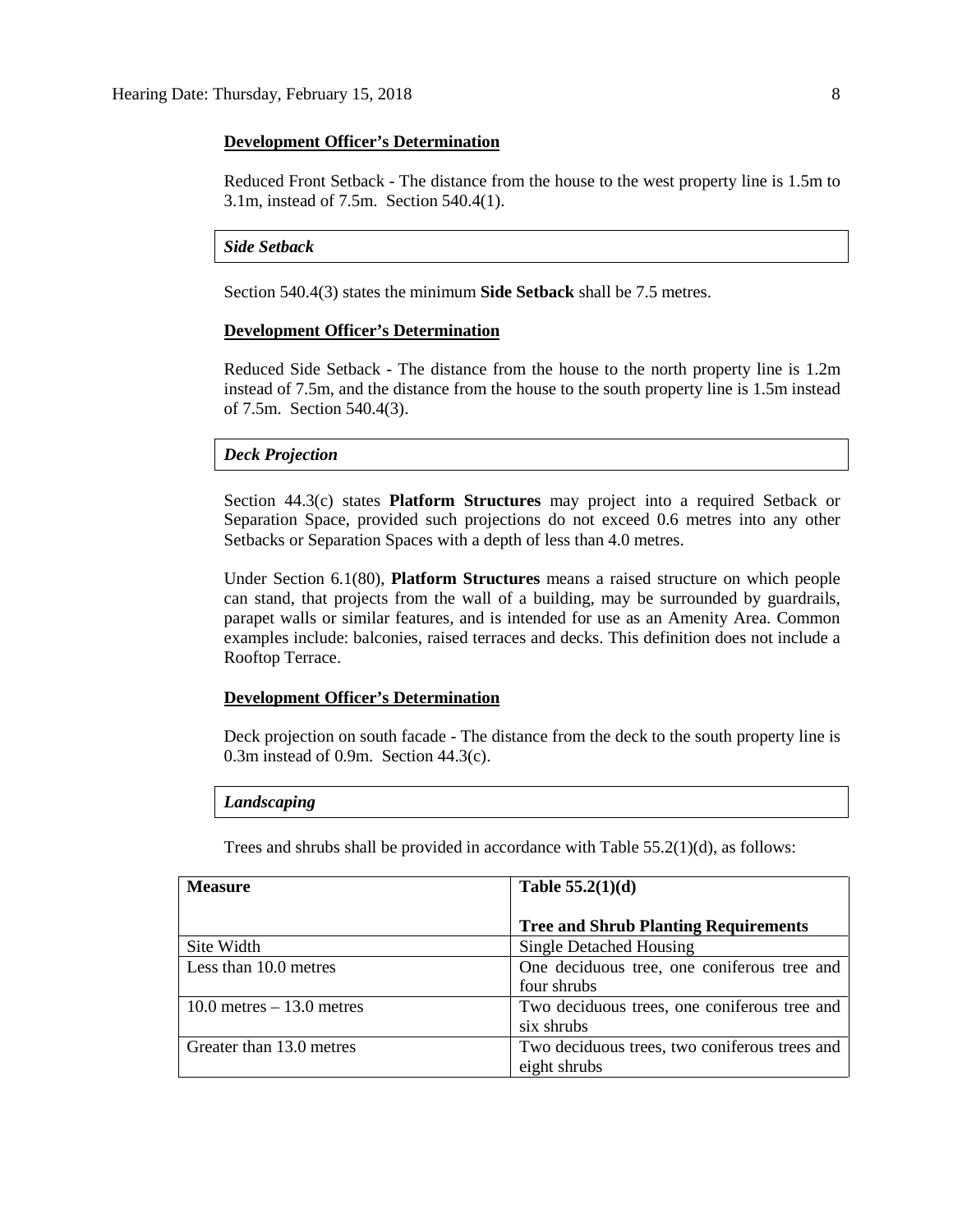#### **Development Officer's Determination**

Landscaping - the requirement to provide onsite trees and shrubs is waived (Section 55.2.d).

#### Notice to Applicant/Appellant

Provincial legislation requires that the Subdivision and Development Appeal Board issue its official decision in writing within fifteen days of the conclusion of the hearing. Bylaw No. 11136 requires that a verbal announcement of the Board's decision shall be made at the conclusion of the hearing of an appeal, but the verbal decision is not final nor binding on the Board until the decision has been given in writing in accordance with the *Municipal Government Act*.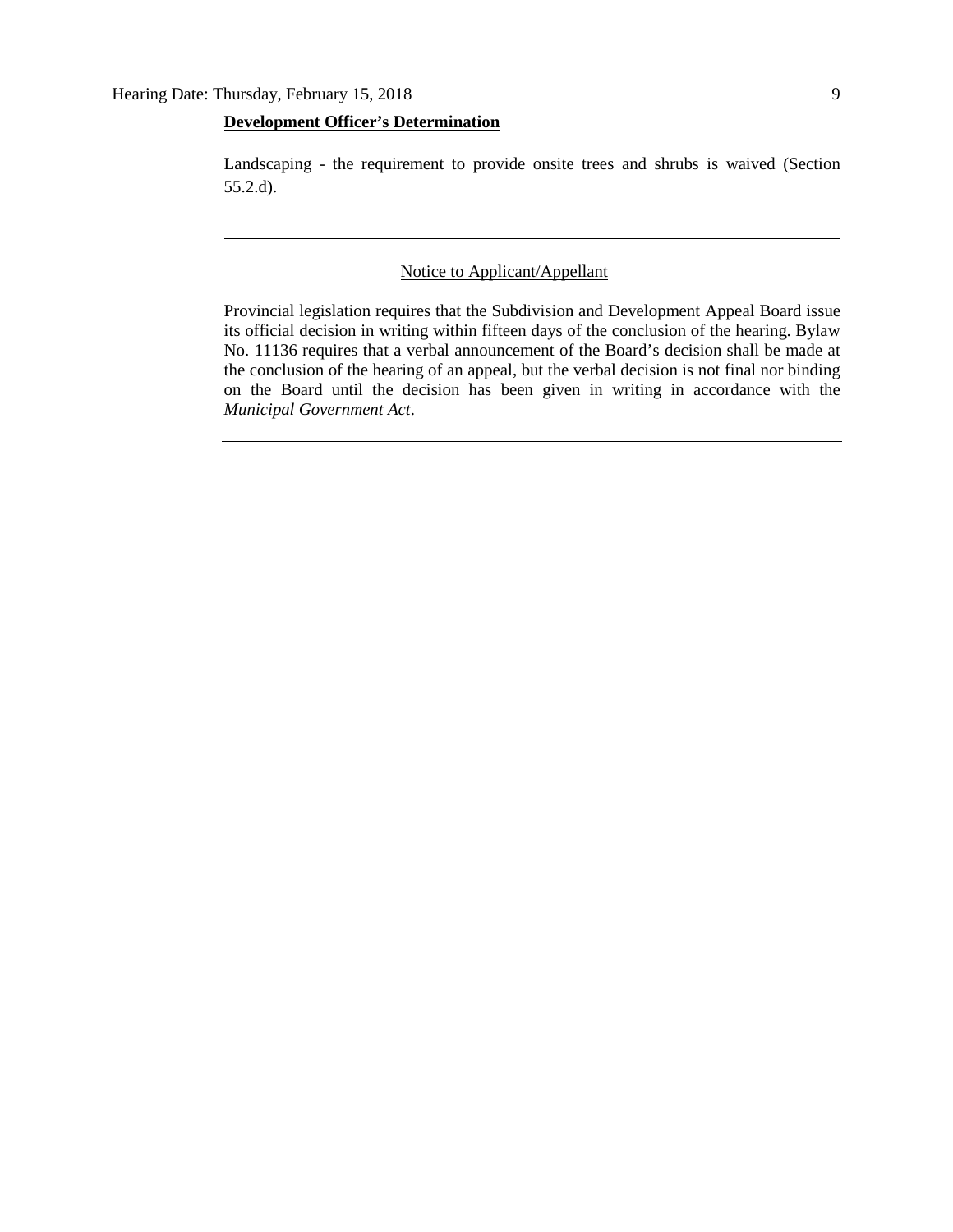|                                                                                                                                                                                                                                                                                  |                                              | Project Number: 230721006-001                 |
|----------------------------------------------------------------------------------------------------------------------------------------------------------------------------------------------------------------------------------------------------------------------------------|----------------------------------------------|-----------------------------------------------|
| <b>Umönton</b>                                                                                                                                                                                                                                                                   |                                              | <b>Application Date:</b><br>SEP 15, 2016      |
|                                                                                                                                                                                                                                                                                  |                                              | Printed:<br>January 22, 2018 at 2:29 PM       |
|                                                                                                                                                                                                                                                                                  | <b>Application for</b>                       | 1 of 5<br>Page:                               |
|                                                                                                                                                                                                                                                                                  | <b>House Development and Building Permit</b> |                                               |
| This document is a record of a Development Permit and/or Building Permit application, and a record of the decision for the undertaking                                                                                                                                           |                                              |                                               |
| described below, subject to the limitations and conditions of this permit, of the Edmonton Zoning Bylaw 12800 as amended, Safety Codes<br>Act RSA 2000, Safety Codes Act Permit Regulation, Alberta Building Code and City of Edmonton Bylaw 15894 Safety Codes Permit<br>Bylaw. |                                              |                                               |
| Applicant                                                                                                                                                                                                                                                                        |                                              | Property Address(es) and Legal Description(s) |
|                                                                                                                                                                                                                                                                                  | 9213 - 97 STREET NW                          |                                               |
|                                                                                                                                                                                                                                                                                  |                                              | Plan 1820AX Blk 5 Lot 2                       |
|                                                                                                                                                                                                                                                                                  | <b>Location(s) of Work</b>                   |                                               |
|                                                                                                                                                                                                                                                                                  | Entryway: 9213 - 97 STREET NW                |                                               |
|                                                                                                                                                                                                                                                                                  | Building: 9213 - 97 STREET NW                |                                               |
|                                                                                                                                                                                                                                                                                  |                                              |                                               |
| <b>Scope of Application</b><br>To construct a Single Detached House with side attached garage, front veranda, side uncovered deck, and Basement development (Not<br>to be used as an additional Dwelling).                                                                       |                                              |                                               |
| <b>Permit Details</b>                                                                                                                                                                                                                                                            |                                              |                                               |
|                                                                                                                                                                                                                                                                                  |                                              |                                               |
| Affected Floor Area (sq. ft.): 4258                                                                                                                                                                                                                                              | Building Height to Midpoint (m): 9.96        |                                               |
| Class of Permit: Class B                                                                                                                                                                                                                                                         | Dwelling Type: Single Detached House         |                                               |
| Front Yard (m):                                                                                                                                                                                                                                                                  | Home Design Type:                            |                                               |
| Rear Yard (m):                                                                                                                                                                                                                                                                   | Secondary Suite Included ?: N                |                                               |
| Side Yard, left (m):                                                                                                                                                                                                                                                             | Side Yard, right (m):                        |                                               |
| Site Area (sq. m.):                                                                                                                                                                                                                                                              | Site Depth (m):                              |                                               |
| Site Width (m):                                                                                                                                                                                                                                                                  | Stat. Plan Overlay/Annex Area:               |                                               |
| I/We certify that the above noted details are correct.                                                                                                                                                                                                                           |                                              |                                               |
| Applicant signature:                                                                                                                                                                                                                                                             |                                              |                                               |
|                                                                                                                                                                                                                                                                                  |                                              |                                               |
| <b>Development Permit Decision</b>                                                                                                                                                                                                                                               |                                              |                                               |
| Approved                                                                                                                                                                                                                                                                         |                                              |                                               |
|                                                                                                                                                                                                                                                                                  |                                              |                                               |
|                                                                                                                                                                                                                                                                                  |                                              |                                               |
|                                                                                                                                                                                                                                                                                  |                                              |                                               |
|                                                                                                                                                                                                                                                                                  |                                              |                                               |
|                                                                                                                                                                                                                                                                                  |                                              |                                               |
|                                                                                                                                                                                                                                                                                  |                                              |                                               |
|                                                                                                                                                                                                                                                                                  |                                              |                                               |
|                                                                                                                                                                                                                                                                                  |                                              |                                               |
|                                                                                                                                                                                                                                                                                  |                                              |                                               |
|                                                                                                                                                                                                                                                                                  |                                              |                                               |
|                                                                                                                                                                                                                                                                                  |                                              |                                               |
|                                                                                                                                                                                                                                                                                  |                                              |                                               |
|                                                                                                                                                                                                                                                                                  |                                              |                                               |
|                                                                                                                                                                                                                                                                                  |                                              |                                               |
|                                                                                                                                                                                                                                                                                  |                                              |                                               |
|                                                                                                                                                                                                                                                                                  |                                              |                                               |
|                                                                                                                                                                                                                                                                                  | THIS IS NOT A PERMIT                         |                                               |
|                                                                                                                                                                                                                                                                                  |                                              |                                               |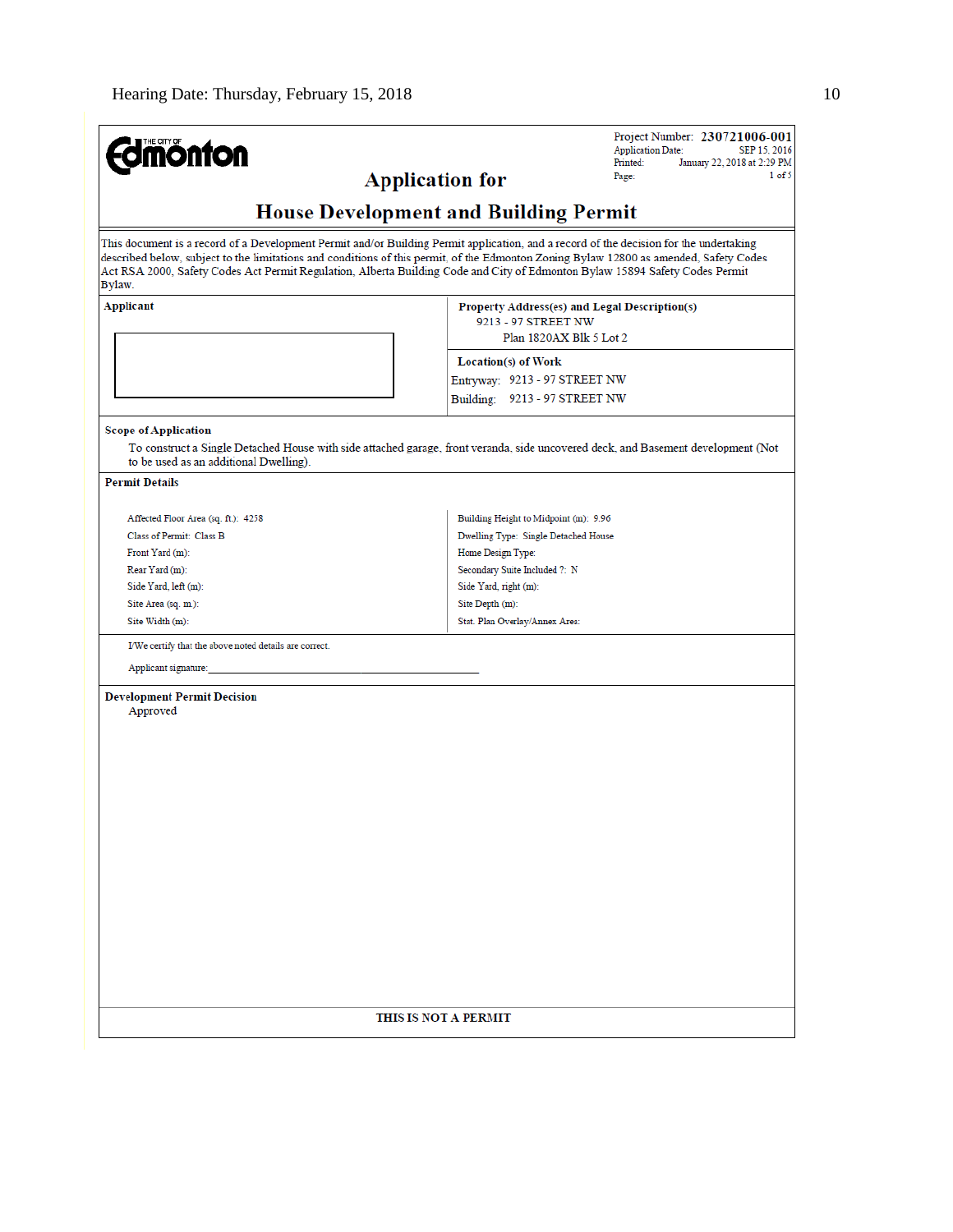| <b>nönfon</b><br><b>Application for</b>                                                                                                                                                                                                                                                                                                                                                                                                                                                                                                                                                                                                                                                                                                                                                                                                                                                                                                                                                                                                                                                                                                                                                                                                                                                                                | Project Number: 230721006-001<br><b>Application Date:</b><br>SEP 15, 2016<br>January 22, 2018 at 2:29 PM<br>Printed:<br>$2$ of $5$<br>Page: |
|------------------------------------------------------------------------------------------------------------------------------------------------------------------------------------------------------------------------------------------------------------------------------------------------------------------------------------------------------------------------------------------------------------------------------------------------------------------------------------------------------------------------------------------------------------------------------------------------------------------------------------------------------------------------------------------------------------------------------------------------------------------------------------------------------------------------------------------------------------------------------------------------------------------------------------------------------------------------------------------------------------------------------------------------------------------------------------------------------------------------------------------------------------------------------------------------------------------------------------------------------------------------------------------------------------------------|---------------------------------------------------------------------------------------------------------------------------------------------|
| <b>House Development and Building Permit</b>                                                                                                                                                                                                                                                                                                                                                                                                                                                                                                                                                                                                                                                                                                                                                                                                                                                                                                                                                                                                                                                                                                                                                                                                                                                                           |                                                                                                                                             |
| <b>Subject to the Following Conditions</b><br>This Development Permit is NOT valid until the Notification Period expires in accordance to Section 21(1). Reference Section<br>$17(1)$ .                                                                                                                                                                                                                                                                                                                                                                                                                                                                                                                                                                                                                                                                                                                                                                                                                                                                                                                                                                                                                                                                                                                                |                                                                                                                                             |
| WITHIN 14 DAYS OF THE END OF THE NOTIFICATION PERIOD with NO APPEAL and prior to any demolition or<br>construction activity, the applicant must post on-site a development permit notification sign (Section 20.5.2)                                                                                                                                                                                                                                                                                                                                                                                                                                                                                                                                                                                                                                                                                                                                                                                                                                                                                                                                                                                                                                                                                                   |                                                                                                                                             |
| Onsite development shall be in accordance with the submitted geotechnical reports (May 3, 2016 Initial Geotechnical Report by<br>CT & Associates Engineering Inc, and May 2, 2017 Supplemental Slope Stability Assessment by CT & Associates Engineering<br>Inc.) to the satisfaction of the Development Officer in consultation with the City's Geotechnical Engineer. Ongoing geotechnical<br>involvement during the building's construction is needed to verify that recommended design and construction procedures are<br>addressed and construction restrictions followed.                                                                                                                                                                                                                                                                                                                                                                                                                                                                                                                                                                                                                                                                                                                                        |                                                                                                                                             |
| The applicant shall submit a revised Site Plan with the following information:<br>1) Landscaping - no trees and shrubs; just green lawn within private property.<br>2) The site shall be clearly delineated so that the boundary between public and private property is clear, to the satisfaction of the<br>Development Officer.                                                                                                                                                                                                                                                                                                                                                                                                                                                                                                                                                                                                                                                                                                                                                                                                                                                                                                                                                                                      |                                                                                                                                             |
| Environmental condition: Prior to the release of building drawings for building permit review, the applicant shall provide the<br>Development Officer with a copy of the limited soil sampling program that is completed and signed off by a qualified<br>environmental specialist and confirms that the Site is suitable for the full range of uses contemplated in this Permit, to the<br>satisfaction of the Development Officer.                                                                                                                                                                                                                                                                                                                                                                                                                                                                                                                                                                                                                                                                                                                                                                                                                                                                                   |                                                                                                                                             |
| Environmental Advisement: Please be advised that if any kind of contamination is discovered, it should be reported to Alberta<br>Environment and Parks through their spill hotline; any additional work required as a result of contamination, such as additional<br>Phase II ESA work or a Risk Management Plan, would be the responsibility of the owner in consultation with Alberta Environment<br>and Parks. If a Risk Management Plan is required, acceptance of this is through Alberta Environment and Parks and is independent<br>of the Development Permit application.                                                                                                                                                                                                                                                                                                                                                                                                                                                                                                                                                                                                                                                                                                                                      |                                                                                                                                             |
| Advisement: It is the responsibility of the developer to appropriately manage all other regulatory approvals they may be subject to<br>including Historical Resource Clearance through the Province of Alberta.                                                                                                                                                                                                                                                                                                                                                                                                                                                                                                                                                                                                                                                                                                                                                                                                                                                                                                                                                                                                                                                                                                        |                                                                                                                                             |
| The building shall be sprinklered to the satisfaction of the Development Officer in consultation with Fire Rescue Services.<br>The onsite development shall be in accordance with the submitted Firesmart assessment to the satisfaction of the Development<br>Officer in consultation with Fire Rescue Services and Forestry.<br>Any offsite work, such as removal of dead trees, selective removal of immature trees, and removal of dead and downed woody<br>material on City parkland deemed necessary by the Development Officer in consultation with Forestry shall be done by Forestry<br>with the costs borne by the owner / applicant. The owner / applicant must contact Bonnie Fermaniuk of City Operations, Parks and<br>Roadways (780-496-4960) prior to construction. Forestry will schedule and carry out all required tree work involved with this<br>project. Forestry is responsible for all off-site tree maintenance outside of the titled parcel and easement area.                                                                                                                                                                                                                                                                                                                               |                                                                                                                                             |
| All hard surface and weeping tile flows generated from the site should be directly connected to the sewer system on a permanent<br>basis to the satisfaction of the Development Officer in consultation with EPCOR Water and Sewer Services.                                                                                                                                                                                                                                                                                                                                                                                                                                                                                                                                                                                                                                                                                                                                                                                                                                                                                                                                                                                                                                                                           |                                                                                                                                             |
| All access locations and curb crossings shall have the approval of Subdivision Planning prior to the start of construction.<br>Reference Section 53(1).<br>1) Access exists from the site to 93 Avenue via a drive aisle within parkland authorized under an Access Easement (Document<br>#992009887). Any modification to the existing Access Easement requires the review and approval of Subdivision Planning in<br>consultation with Systems Planning.<br>2) The submitted site plan shows the driveway crossing a portion of parkland to access the garage. This area is not included<br>within the approved Access Easement. The applicant must enter into an Encroachment Agreement for this portion of the driveway<br>located outside the Access Easement. The owner/applicant must email sdencroachmentagreements@edmonton.ca for information<br>on the agreement. The Encroachment Agreement must be signed prior to the release of the Building Permit drawings.<br>3) The owner is responsible to provide an Access Management Plan to address construction and permanent traffic / access to the<br>site from 93 Avenue. This plan must also address the crossing of the existing shared use path both during construction and upon<br><b>SEARCH PRODUCTS AND INVESTIGATION</b><br>$\sim 753$<br>$-1.14$ |                                                                                                                                             |
| THIS IS NOT A PERMIT                                                                                                                                                                                                                                                                                                                                                                                                                                                                                                                                                                                                                                                                                                                                                                                                                                                                                                                                                                                                                                                                                                                                                                                                                                                                                                   |                                                                                                                                             |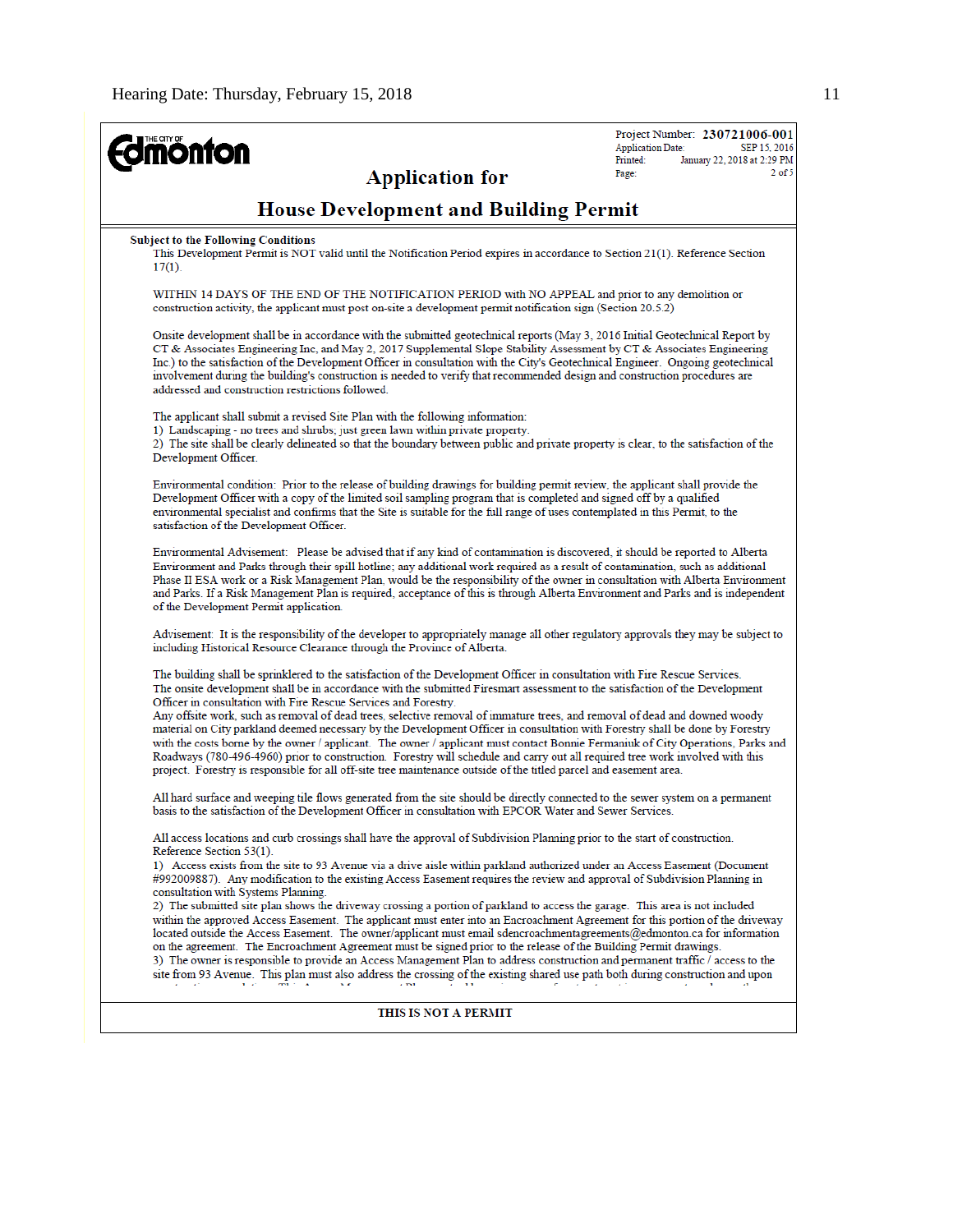# **Edmonton**

Project Number: 230721006-001 **Application Date:** SEP 15, 2016 January 22, 2018 at 2:29 PM Printed:  $3$  of  $5$ Page:

**Application for** 

## **House Development and Building Permit**

construction completion. This Access Management Plan must address signage, surface treatment improvements and any other requirements as deemed necessary by City Operations. For further information please contact Dawson Roberts of City Operations at 780-944-5654

4) The existing painted yellow centre line and associated signage delineating a Shared Use Path with the Access Easement must be removed to discourage public use of the private drive aisle. Contact Dawson Roberts of City Operations at 780-944-5654 for removal coordination.

5) A barrier must be placed at the terminus of the existing westerly shared use path. Contact Dawson Roberts of City Operations at 780-944-5654 to coordinate.

6) Address signage must be installed at the terminus of 93 Avenue.

7) The drive aisle be signed 'Private Road'.

8) Any roadway, shared use path, or boulevard damage occurring as a result of construction traffic must be restored to the satisfaction of City Planning, as per Section 15.5(f) of the Zoning Bylaw. The roadways, shared use paths, or boulevard will be inspected by City Planning prior to construction, and again once construction is complete. All expenses incurred for repair are to be borne by the owner. The applicant is responsible to contact Trevor Singbeil at 780-496-1799 of Development Inspections for inspection 48 hours prior to construction.

**Subdivision Planning Advisements:** 

1) There are existing trees adjacent to the existing access easement that must be protected during construction. A minimum clearance of 2m must be maintained between the trunk of any tree. The owner / applicant must contact Bonnie Fermaniuk of City Operations, Parks and Roadways (780-496-4960) priot to construction. The costs for any required hoarding and / or root-cutting shall be borne by the owner / applicant.

2) A site meeting with Forestry of Parks and Roadways will be required to review construction plans and tree protection during construction conflicts (construction work within 5m). This meeting will need to be scheduled a minimum of 4 weeks in advance of the construction start date. Please be advised that all costs associated with the removal, replacement or transplanting of trees shall be covered by the Proponent as per the Corporate Tree Management Policy (C456A). City Operations, Parks and Roadways will schedule and carry out all required tree work involved with this project. Forestry is responsible for all off-site tree maintenance outside of the titled parcel and easement area. Please contact Bonnie Fermaniuk at City Operations, Parks and Roadways (780-496-4960) to arrange this meeting.

3) There is insufficient space on site for a waste management vehicle to accomplish garbage pick-up without having to back out of the site. The owner / developer is proposing garbage pick-up to occur at the terminus of 93 Avenue. For further information, please contact Anthony Henry of Waste Management Services (780-495-9873).

4) A laydown area, for construction materials, may be available under an OSCAM Permit on Parkland.

5) Any hoarding or construction taking place on road right-of-way requires an OSCAM (On-Street Construction and Maintenance) permit. OSCAM permit applications require Transportation Management Plan (TMP) information. The TMP must include: -the start/finish date of project;

-accommodation of pedestrians and vehicles during construction;

-confirmation of lay down area within legal road right of way if required; and

-confirmation if crossing the sidewalk and/or boulevard is required to temporarily access the site.

It should be noted that the hoarding must not damage boulevard trees. The owner or Prime Contractor must apply for an OSCAM online at:

http://www.edmonton.ca/transportation/on\_your\_streets/on-street-construction-maintenance-permit.aspx

6) There may be utilities within road right-of-way not specified that must be considered during construction. The owner/applicant is responsible for the location of all underground and above ground utilities and maintaining required clearances as specified by the utility companies. Alberta One-Call (1-800-242-3447) and Shaw Cable (1-866-344-7429; www.digshaw.ca) should be contacted at least two weeks prior to the work beginning to have utilities located. Any costs associated with relocations and/or removals shall be at the expense of the owner/applicant.

PRIOR TO THE RELEASE OF DRAWINGS FOR BUILDING PERMIT REVIEW, the applicant or property owner shall pay a Sanitary Sewer Trunk Fund fee of \$1,566.00 (based on 2017 rates). All assessments are based upon information currently available to the City. The SSTF charges are quoted for the calendar year in which the development permit is granted. The final applicable rate is subject to change based on the year in which the payment is collected by the City of Edmonton.

PRIOR TO THE RELEASE OF DRAWINGS FOR BUILDING PERMIT REVIEW, the property owner shall enter into a Servicing Agreement to pay the applicable Sanitary Servicing Strategy Expansion Assessments. Please contact Susana Maki at 780-423-6889 for further details regarding the Servicing Agreement. All assessments are based upon information currently available to the City. The EA, and PAC charges are quoted for the calendar year in which the development permit is granted. The

#### THIS IS NOT A PERMIT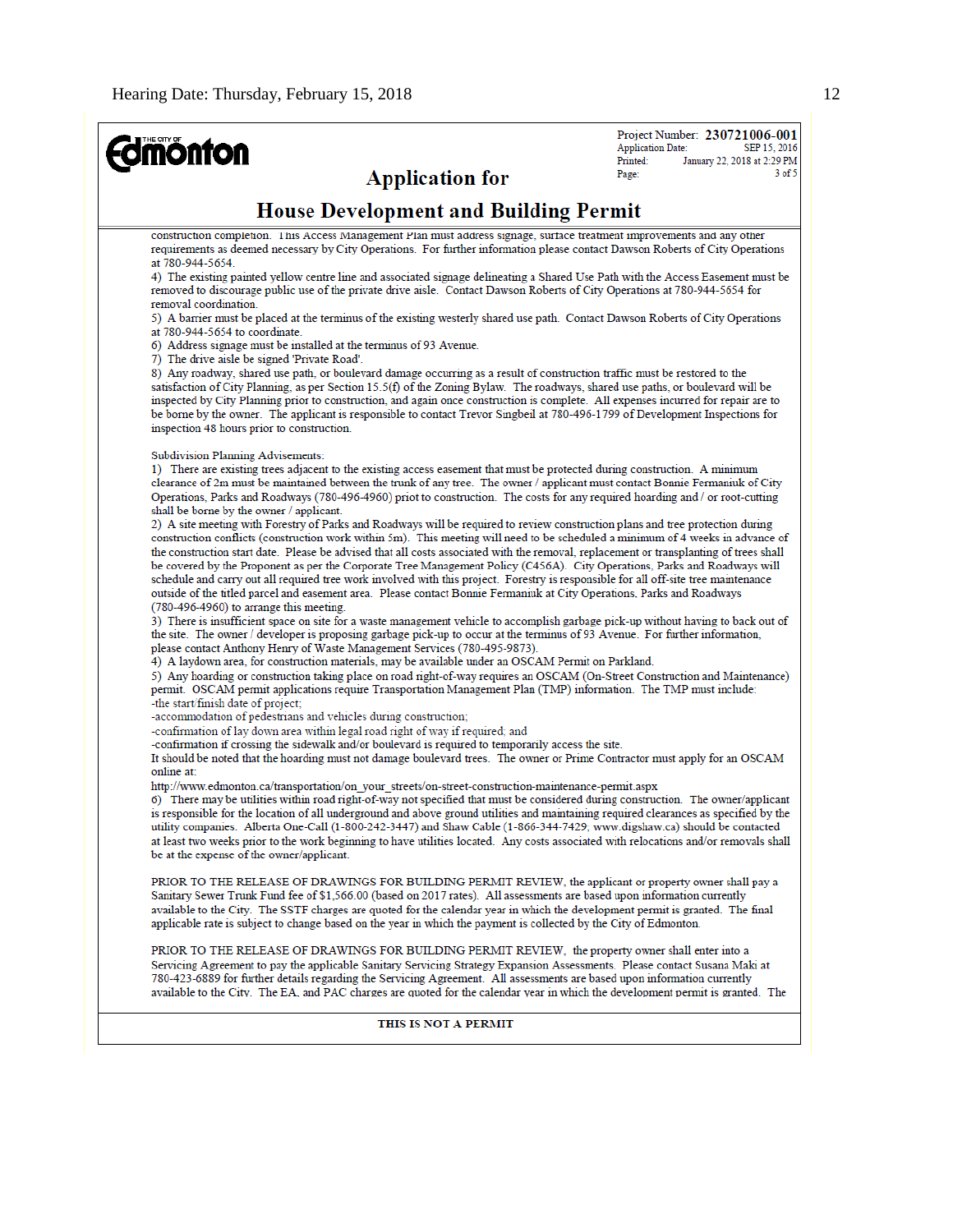$\blacksquare$ 

| <b>onton</b>                                                          |                                    |                                                                                                                                                                                                                                                                      |                      | <b>Application Date:</b>     | Project Number: 230721006-001<br>SEP 15, 2016 |
|-----------------------------------------------------------------------|------------------------------------|----------------------------------------------------------------------------------------------------------------------------------------------------------------------------------------------------------------------------------------------------------------------|----------------------|------------------------------|-----------------------------------------------|
|                                                                       |                                    | <b>Application for</b>                                                                                                                                                                                                                                               |                      | Printed:<br>Page:            | January 22, 2018 at 2:29 PM<br>4 of 5         |
|                                                                       |                                    | <b>House Development and Building Permit</b>                                                                                                                                                                                                                         |                      |                              |                                               |
|                                                                       |                                    | final applicable rates are subject to change based on the year in which the payment is collected by the City of Edmonton.                                                                                                                                            |                      |                              |                                               |
| of the Development Officer.                                           |                                    | Exterior lighting shall be developed to provide a safe lit environment in accordance with Sections 51 and 58 and to the satisfaction                                                                                                                                 |                      |                              |                                               |
| <b>NOTES:</b><br>information.                                         |                                    | 1) A Building Permit is Required for any construction or change in use of a building. For a building permit, and prior to the Plans<br>Examination review, you require construction drawings and the payment of fees. Please contact the 311 Call Centre for further |                      |                              |                                               |
| easements that might be attached to the Site.                         |                                    | 2) This approval does not remove obligations to conform with other legislation, bylaws or land title instruments such as the<br>Municipal Government Act, the ERCB Directive 079, the Edmonton Safety Codes Permit Bylaw or any caveats, covenants or                |                      |                              |                                               |
| <b>Variances</b>                                                      |                                    | Discretionary Use - The Single Detached House is approved as a Discretionary Use (Section 540.3.14).                                                                                                                                                                 |                      |                              |                                               |
|                                                                       |                                    | Front Lot Line - the west property line is deemed to be the Front Lot Line and in accordance with Section 6.1(43).                                                                                                                                                   |                      |                              |                                               |
|                                                                       |                                    | Reduced Front Setback - The distance from the house to the west property line is 1.5m to 3.1m, instead of 7.5m. Section 540.4(1).                                                                                                                                    |                      |                              |                                               |
|                                                                       |                                    | Reduced Side Setback - The distance from the house to the north property line is 1.2m instead of 7.5m, and the distance from the<br>house to the south property line is 1.5m instead of 7.5m. Section 540.4(3).                                                      |                      |                              |                                               |
|                                                                       |                                    | Deck projection on south facade - The distance from the deck to the south property line is 0.3m instead of 0.9m. Section 44.3(c).                                                                                                                                    |                      |                              |                                               |
|                                                                       |                                    | Landscaping - the requirement to provide onsite trees and shrubs is waived (Section 55.2.d).                                                                                                                                                                         |                      |                              |                                               |
|                                                                       |                                    |                                                                                                                                                                                                                                                                      |                      |                              |                                               |
| <b>Rights of Appeal</b><br>Amendment Act.<br>Issue Date: Dec 21, 2017 | Development Authority: BACON, KIRK | This approval is subject to the right of appeal as outlined in Chapter 24, Section 683 through 689 of the Municipal Government                                                                                                                                       |                      | Signature:                   |                                               |
| Notice Period Begins: Jan 02, 2018                                    |                                    | Ends: Jan 23, 2018                                                                                                                                                                                                                                                   |                      |                              |                                               |
| <b>Building Permit Decision</b><br>No decision has yet been made.     |                                    |                                                                                                                                                                                                                                                                      |                      |                              |                                               |
| Fees                                                                  |                                    |                                                                                                                                                                                                                                                                      |                      |                              |                                               |
|                                                                       | <b>Fee Amount</b>                  | <b>Amount Paid</b>                                                                                                                                                                                                                                                   | Receipt#             | Date Paid                    |                                               |
| <b>Electrical Safety Codes Fee</b>                                    | \$18.42                            | \$18.42                                                                                                                                                                                                                                                              | 03607785             | Sep 16, 2016                 |                                               |
| Water Usage Fee                                                       | \$108.90                           | \$108.90                                                                                                                                                                                                                                                             | 03607785             | Sep 16, 2016                 |                                               |
| Electrical Fees (House)<br>Temporary Gas Heat Fee                     | \$348.00<br>\$100.00               | \$348.00<br>\$100.00                                                                                                                                                                                                                                                 | 03607785<br>03607785 | Sep 16, 2016<br>Sep 16, 2016 |                                               |
| Electrical Fee (Service)                                              | \$77.00                            | \$77.00                                                                                                                                                                                                                                                              | 03607785             | Sep 16, 2016                 |                                               |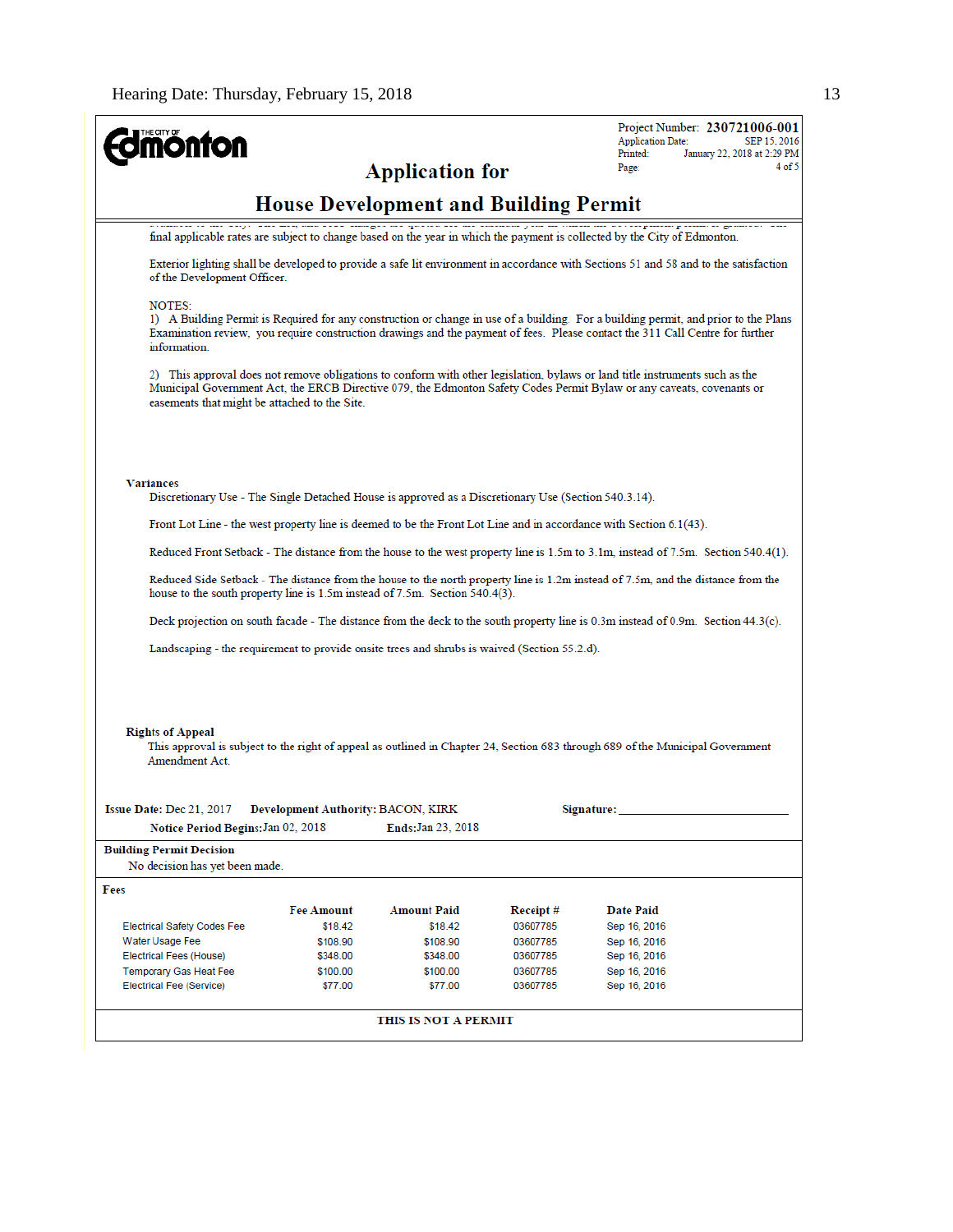#### Project Number: 230721006-001 **Edinonton** Application Date:<br>Printed: Ja **Application for** Page:  $5$  of  $5$ **House Development and Building Permit** Fees **Amount Paid Date Paid Fee Amount** Receipt# **Building Permit Fee** \$3,740.00 \$3,740.00 03607785 Sep 16, 2016 Lot Grading Fee \$135.00 \$135.00 03607785 Sep 16, 2016 \$1,566.00 04717632 Jan 02, 2018 Sanitary Sewer Trunk Fund \$1,566.00 Safety Codes Fee \$149.60 \$149.60 03607785 Sep 16, 2016 DP Notification Fee \$0.00 Total GST Amount:  $$0.00$ Totals for Permit: \$6,242.92 \$6,242.92

### THIS IS NOT A PERMIT

SEP 15, 2016 January 22, 2018 at 2:29 PM